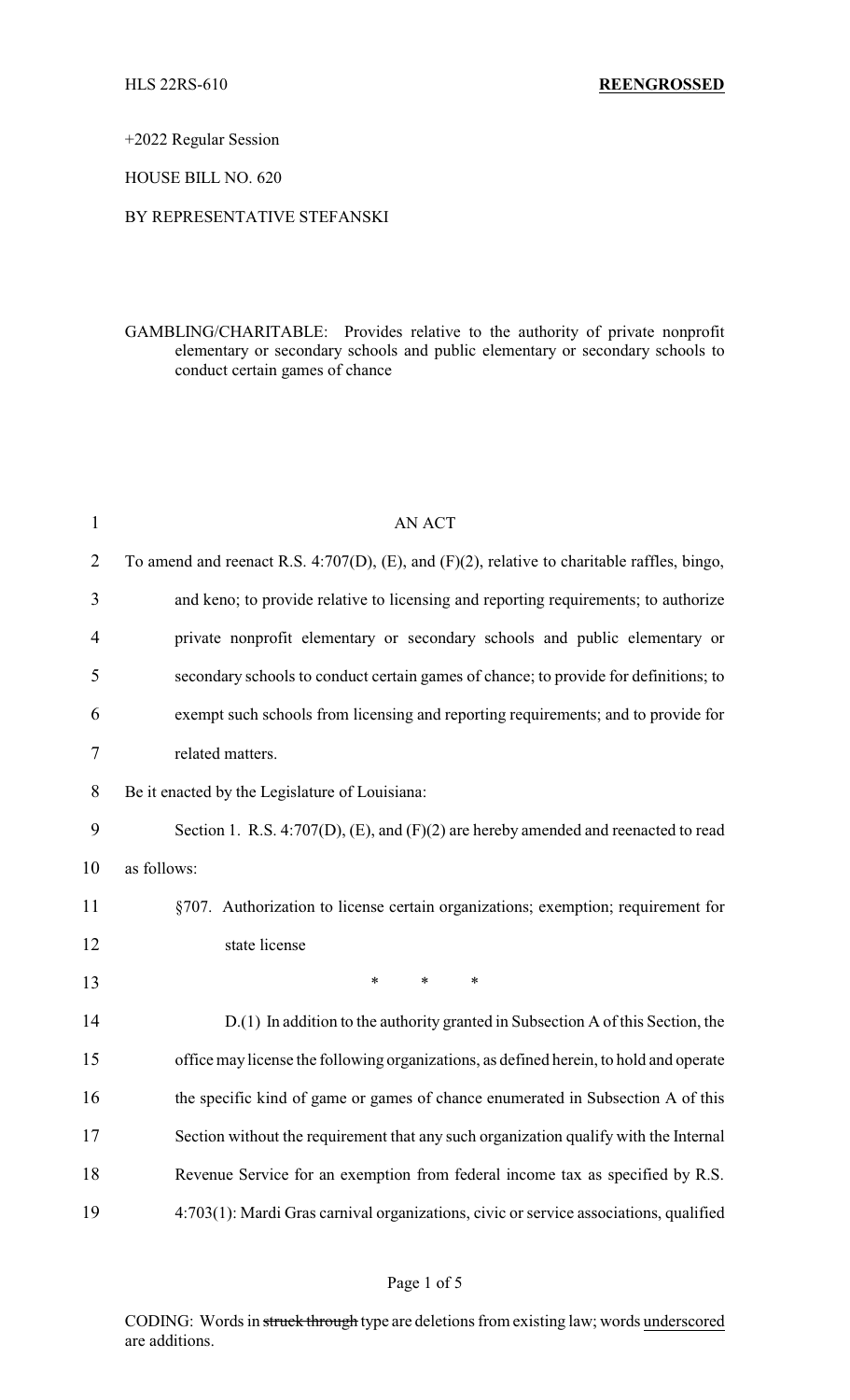associations of licensed charitable organizations, volunteer fire companies, booster clubs, parent-teacher associations, private nonprofit elementary or secondary schools, public elementary or secondary schools, and public institutions of higher education.

 (2) In addition to the authority granted in Subsection B of this Section, the governing authority of any parish or municipality may license the following organizations, as defined herein, to hold and operate the specific kind of game or games of chance enumerated in Subsection Bof this Section without the requirement that any such organization qualify with the Internal Revenue Service for an exemption from federal income tax as specified by R.S. 4:703(1): Mardi Gras carnival organizations, civic or service associations, qualified associations of licensed charitable organizations, volunteer fire companies, booster clubs, parent- teacher associations, private nonprofit elementary or secondary schools, public elementary or secondary schools, and public institutions of higher education.

 E. In addition to the provisions of R.S. 4:703, the following definitions shall apply for the purposes of this Section:

 (1) "Booster club" shall mean an organization which promotes and supports the activities, functions, or programs of a public or a private nonprofit elementary or secondary school in this state and which has been designated by the school board of the parish or city in which such school is located to collect funds in the name of that school.

 (2) "Civic or service association" shall mean an organization domiciled in this state which is operated for the purpose of promoting the social welfare or providing service to the community and which has derived five thousand dollars or less in gross receipts from its charitable games of chance during the prior calendar year.

 (3) "Mardi Gras carnival organization" shall mean an organization domiciled in this state which presents pre-Lenten festivities, including street parades, and which has received a permit to parade from a municipal or parish governing authority.

### Page 2 of 5

CODING: Words in struck through type are deletions from existing law; words underscored are additions.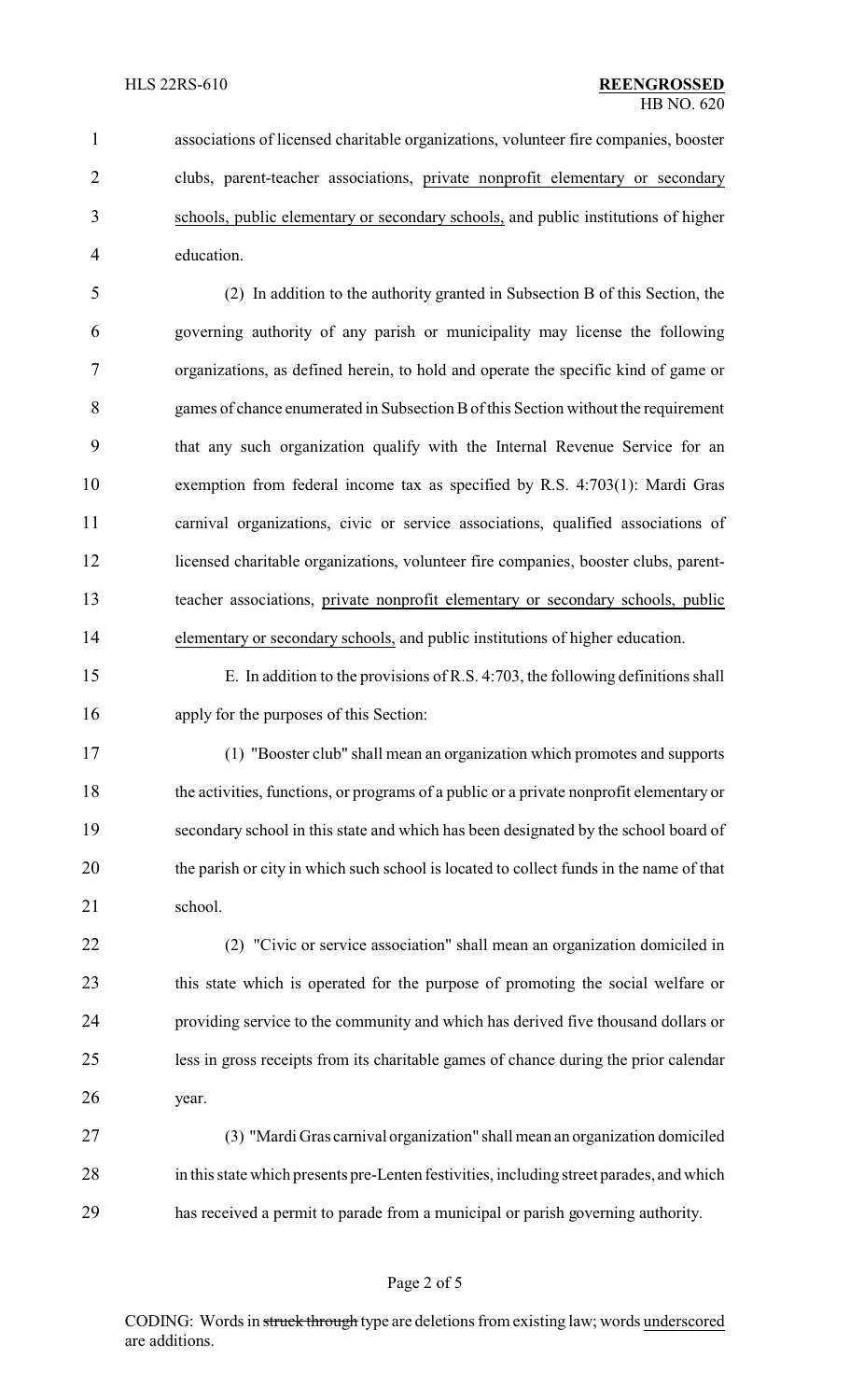| $\mathbf{1}$   | (4) "Parent-teacher association" shall mean an organization which is                          |
|----------------|-----------------------------------------------------------------------------------------------|
| $\overline{2}$ | comprised of teachers and parents of children enrolled in a public or a private               |
| 3              | nonprofit elementary or secondary school in this state and which has been designated          |
| 4              | by the school board of the parish or city in which such school is located to collect          |
| 5              | funds in the name of that school.                                                             |
| 6              | "Private nonprofit elementary or secondary school" includes every<br>(5)                      |
| 7              | nonprofit private elementary or secondary school within the state of Louisiana.               |
| 8              | "Public elementary or secondary school" includes every public<br>(6)                          |
| 9              | elementary or secondary school within the state of Louisiana.                                 |
| 10             | $\frac{5}{7}$ "Public institution of higher education" includes every in-state public         |
| 11             | graduate and undergraduate institution, public junior and community college, public           |
| 12             | technical institute, and each separate school or department of the institution, college,      |
| 13             | or institute when the entire net proceeds are devoted to support the institution.             |
| 14             | $\left(\frac{6}{8}\right)$ "Volunteer fire company" shall mean an organization which has been |
| 15             | engaged by the governing authority of a parish, municipality, or fire protection              |
| 16             | district to provide fire protection services to the area of this state under its              |
| 17             | jurisdiction and which is comprised predominantly of individuals who provide such             |
| 18             | services voluntarily and without compensation.                                                |
| 19             | F.                                                                                            |
| 20             | $\ast$<br>$\ast$<br>$\ast$                                                                    |
| 21             | $(2)(a)$ Any club, organization, group, or association which has a membership                 |
| 22             | comprised exclusively of children enrolled in a public or private nonprofit                   |
| 23             | elementary or secondary school in this state and which is approved to conduct                 |
| 24             | activities in such school by the principal of such school in accordance with school           |
| 25             | board policy shall be exempt from the licensing and reporting procedures                      |
| 26             | enumerated in R.S. 4:708 through 716 of this Chapter in a municipality or parish              |
| 27             | whose governing authority has decided to permit raffles, bingo, and keno within its           |
| 28             | limits as provided in R.S. 4:706. Such club, organization, group, or association shall        |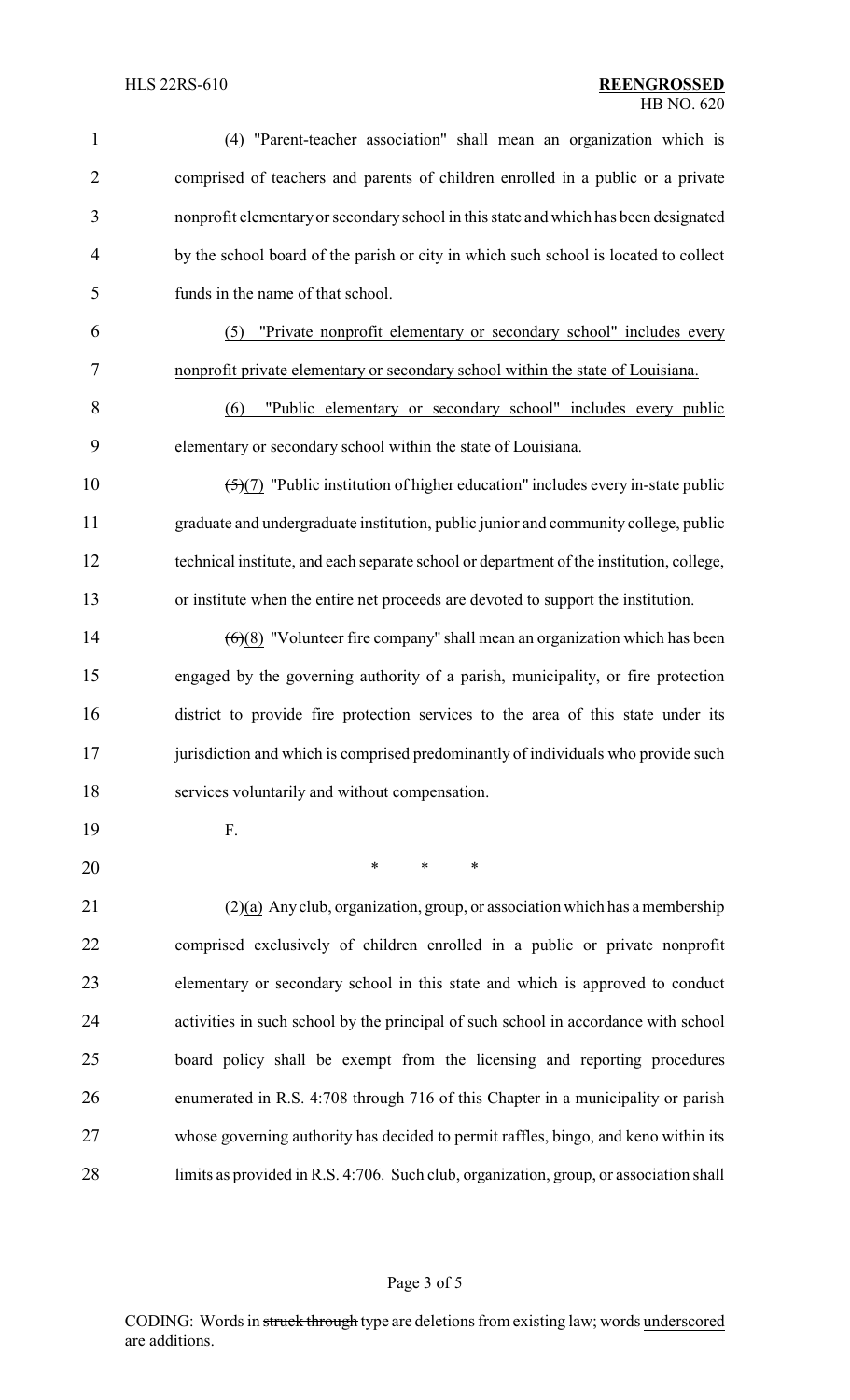| be exempted from licensing and reporting procedures only for the conducting of |
|--------------------------------------------------------------------------------|
| raffles as a means of fund-raising.                                            |

| 3  | (b) A private nonprofit elementary or secondary school and any public               |
|----|-------------------------------------------------------------------------------------|
| 4  | elementary or secondary school in this state shall be exempt from the licensing and |
|    | reporting procedures enumerated in R.S. 4:708 through 716 of this Chapter in any    |
| 6  | municipality or parish whose governing authority has decided to permit raffles,     |
|    | bingo, and keno within its limits as provided in R.S. 4:706. Such private nonprofit |
| 8  | school or public school shall be exempted from licensing or reporting procedures    |
| 9  | only for the conducting of raffles as a means of fund-raising.                      |
| 10 | $\ast$<br>∗<br>∗                                                                    |

# DIGEST

The digest printed below was prepared by House Legislative Services. It constitutes no part of the legislative instrument. The keyword, one-liner, abstract, and digest do not constitute part of the law or proof or indicia of legislative intent. [R.S. 1:13(B) and 24:177(E)]

HB 620 Reengrossed 2022 Regular Session Stefanski

**Abstract:** Authorizes private nonprofit elementary or secondary schools and public elementary or secondary schools to hold and operate certain games of chance and provides relative to licensing requirements.

Present law provides that the office of charitable gaming may license charitable organizations to hold and operate certain games of chance.

Proposed law adds private nonprofit elementary or secondary schools and public elementary or secondary schools to the list of organizations authorized to hold and operate certain games of chance.

Present law allows the office to license certain organizations to hold and operate certain games of chance without the organization having to qualify with the IRS for a federal income tax exemption.

Proposed law adds private nonprofit elementary or secondary schools and public elementary or secondary schools to present law.

Present law provides for definitions for the following terms: booster club, civic or service association, Mardi Gras carnival organization, parent-teacher association, public institution of higher education, and volunteer fire company.

Proposed law retains present law and provides for a definition for "private nonprofit elementary or secondary school" and "public elementary or secondary school".

Present law provides that any club, organization, group, or association which has a membership comprised exclusively of children enrolled in a public or private nonprofit elementary or secondary school and which is approved to conduct activities in such school by the principal of the school in accordance with school board policy shall be exempt from

#### Page 4 of 5

CODING: Words in struck through type are deletions from existing law; words underscored are additions.